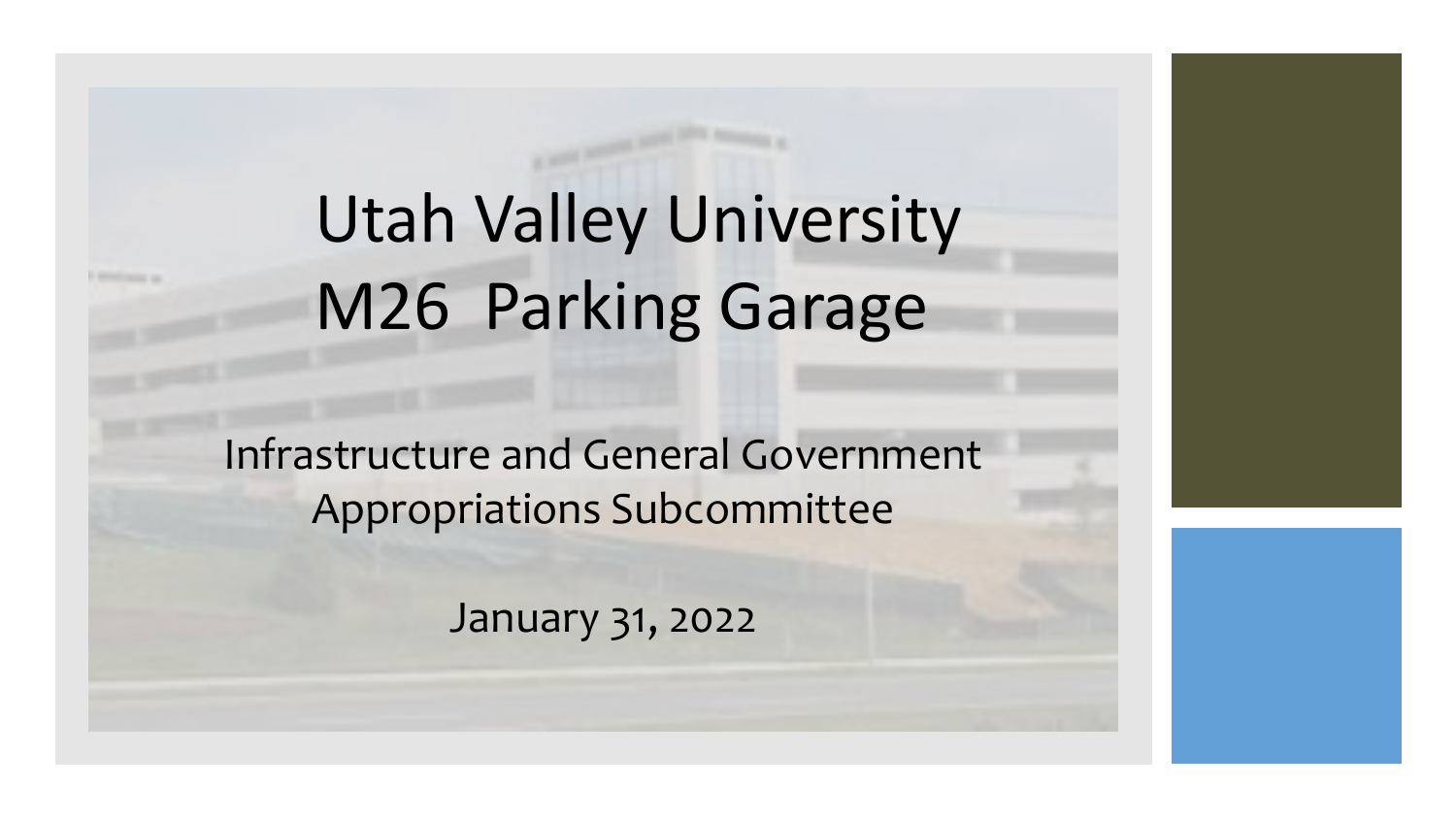

Location: East of the new Keller Building. Easy access to the second-floor entry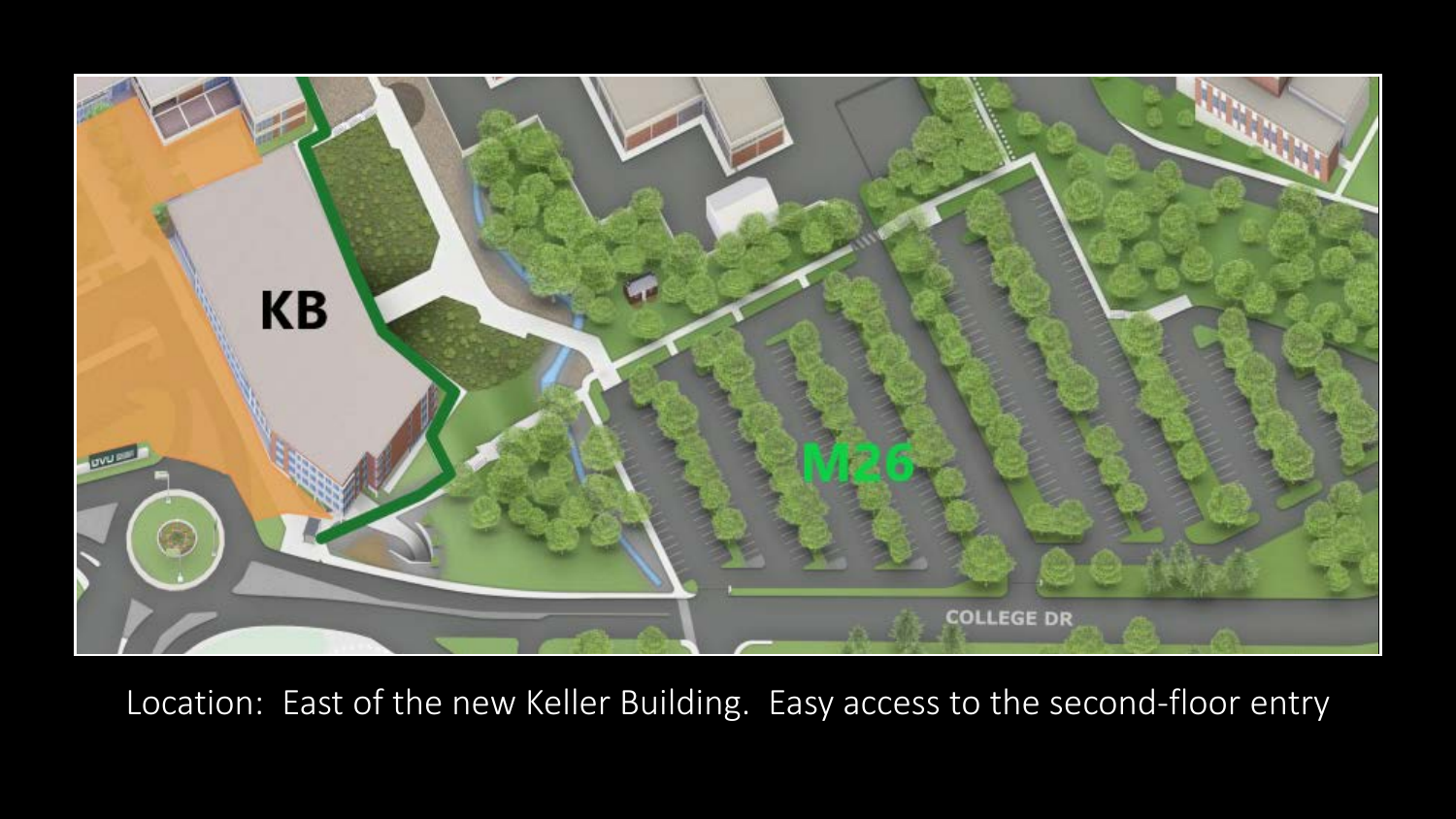## Quick Facts:

- Keller Building displaced 86 stalls that have not been replaced.
- M26 has 205 stalls. 100% occupied\*
- Garage at Student Life has 446 stalls, 98% occupied\*

\* Fall 2019

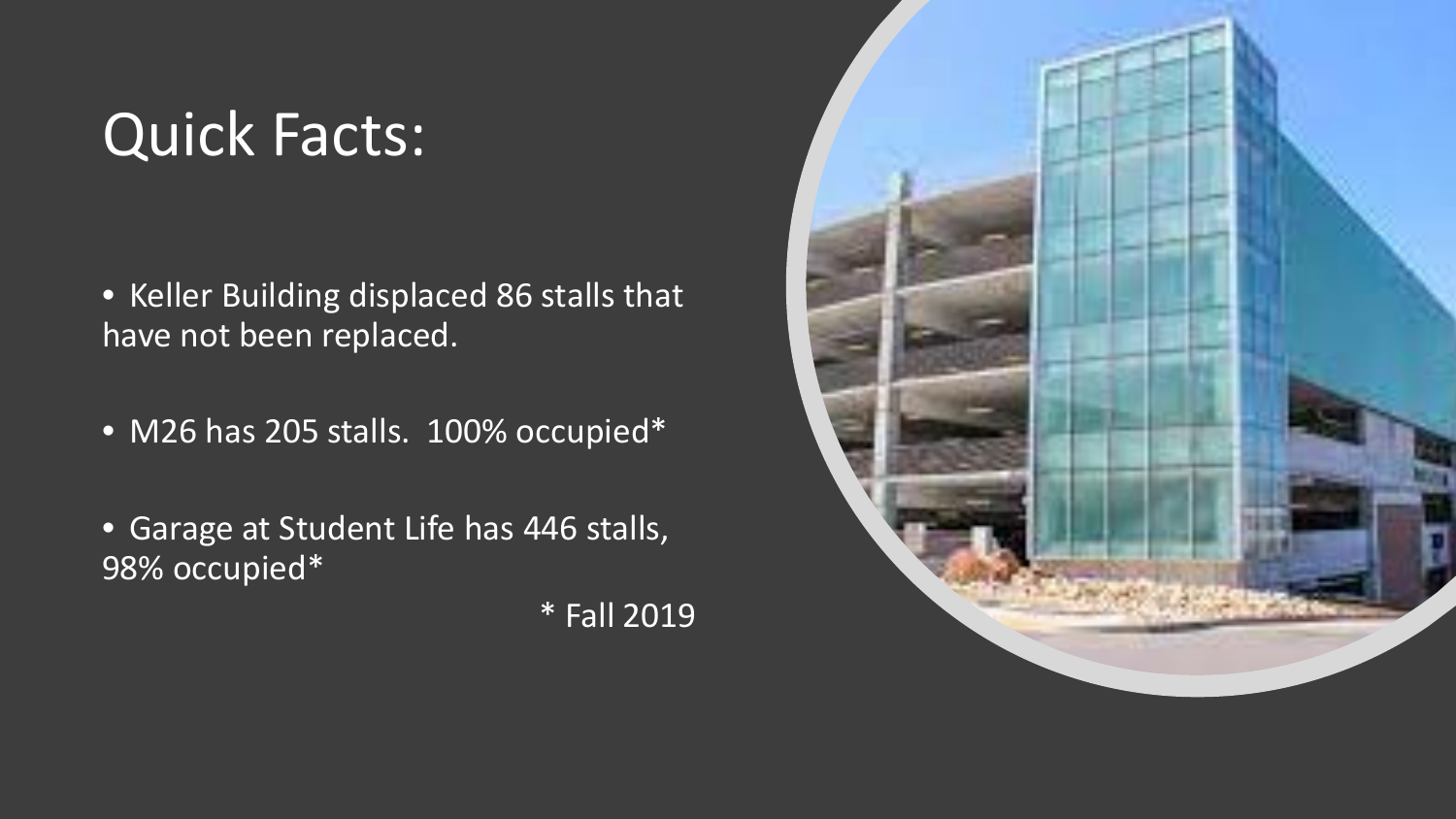

- Looking to the future we will need more parking near the core of campus
- Events on campus will bring more visitors
- Demand on existing garage exceeds capacity
- Faculty and students will pay to park, our pay per stall app has a high rate of use
- Parking revenues and reserve can be used to cover the new bond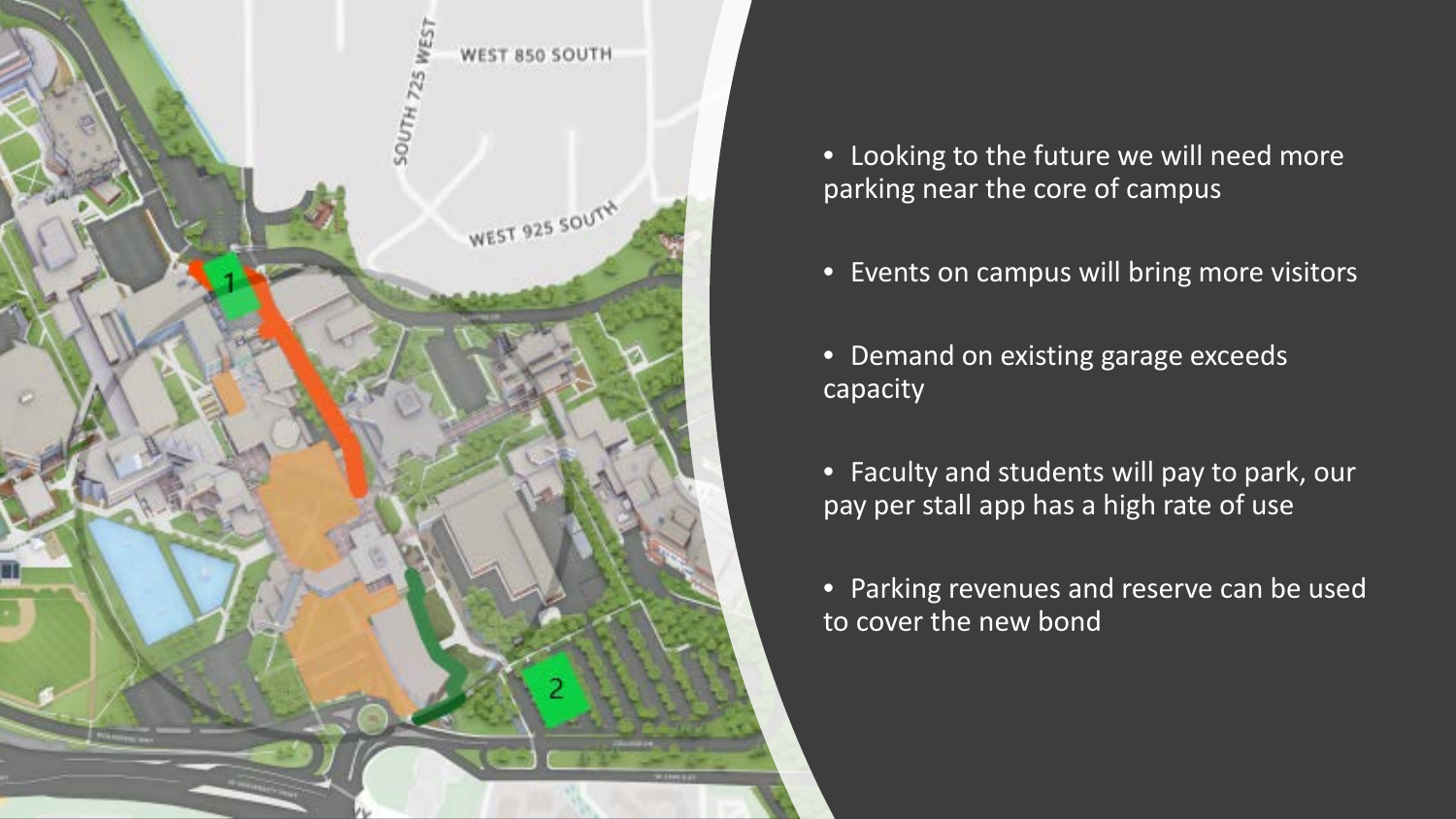

Student Life Garage

The original bond was recently refinanced, payment is \$563,000 per  $\mathop{\mathsf{year}}$  and will retire in  $\mathop{'}$ FY2033

446 Stalls, constructed in 2016

Great utilization by students and visitors.

98% occupied (2019)

Fees cover debt service.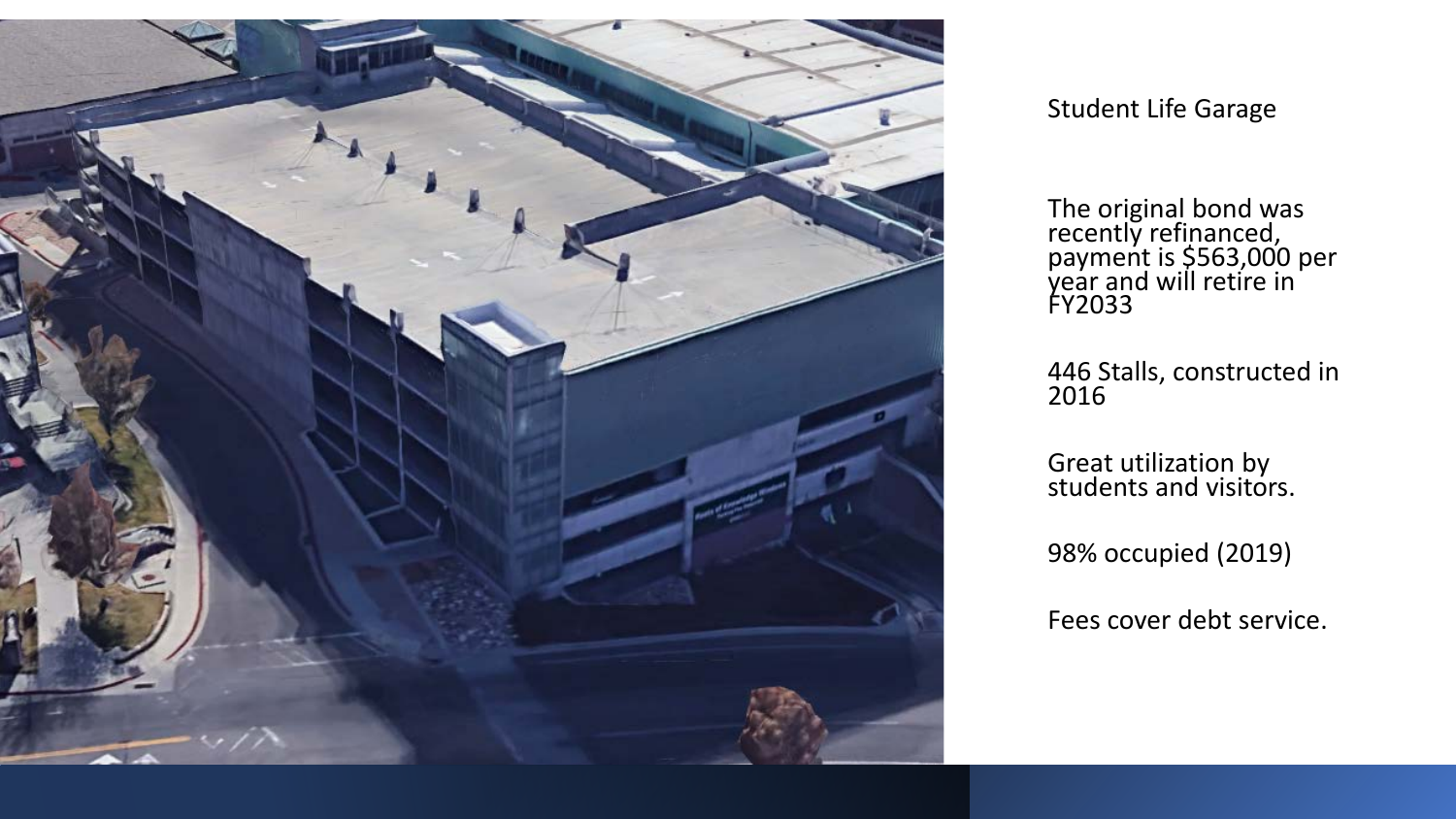#### Cost Estimate:

### • Division of Facilities Construction and Maintenance

### • 350 stall garage total cost \$11,991,820

- \$26,650 per stall.
- This is 30% more than the Student Life garage (2012)

#### **Capital Development Projects**

#### **Capital Budget Estimate (CBE)**

| <b>Parking Garage</b>                    |                                                                                                                                                                                                                                |                                                                                                                      |                                                                                                                                                                                        |                                                            |
|------------------------------------------|--------------------------------------------------------------------------------------------------------------------------------------------------------------------------------------------------------------------------------|----------------------------------------------------------------------------------------------------------------------|----------------------------------------------------------------------------------------------------------------------------------------------------------------------------------------|------------------------------------------------------------|
| UVU                                      |                                                                                                                                                                                                                                |                                                                                                                      |                                                                                                                                                                                        |                                                            |
|                                          |                                                                                                                                                                                                                                |                                                                                                                      |                                                                                                                                                                                        |                                                            |
|                                          |                                                                                                                                                                                                                                |                                                                                                                      |                                                                                                                                                                                        |                                                            |
|                                          |                                                                                                                                                                                                                                |                                                                                                                      | Cost                                                                                                                                                                                   |                                                            |
|                                          |                                                                                                                                                                                                                                | \$ Amount                                                                                                            | Per SF                                                                                                                                                                                 | <b>Notes</b>                                               |
|                                          | s                                                                                                                                                                                                                              |                                                                                                                      | \$55.78                                                                                                                                                                                |                                                            |
|                                          |                                                                                                                                                                                                                                |                                                                                                                      |                                                                                                                                                                                        |                                                            |
|                                          |                                                                                                                                                                                                                                |                                                                                                                      |                                                                                                                                                                                        |                                                            |
|                                          |                                                                                                                                                                                                                                |                                                                                                                      |                                                                                                                                                                                        |                                                            |
|                                          |                                                                                                                                                                                                                                |                                                                                                                      |                                                                                                                                                                                        |                                                            |
|                                          | Ŝ                                                                                                                                                                                                                              | 10,116,090                                                                                                           |                                                                                                                                                                                        |                                                            |
|                                          |                                                                                                                                                                                                                                |                                                                                                                      |                                                                                                                                                                                        |                                                            |
|                                          |                                                                                                                                                                                                                                |                                                                                                                      |                                                                                                                                                                                        |                                                            |
|                                          |                                                                                                                                                                                                                                |                                                                                                                      |                                                                                                                                                                                        |                                                            |
|                                          |                                                                                                                                                                                                                                |                                                                                                                      |                                                                                                                                                                                        |                                                            |
|                                          |                                                                                                                                                                                                                                |                                                                                                                      |                                                                                                                                                                                        |                                                            |
|                                          |                                                                                                                                                                                                                                |                                                                                                                      |                                                                                                                                                                                        |                                                            |
|                                          |                                                                                                                                                                                                                                |                                                                                                                      |                                                                                                                                                                                        |                                                            |
|                                          |                                                                                                                                                                                                                                |                                                                                                                      |                                                                                                                                                                                        |                                                            |
|                                          |                                                                                                                                                                                                                                |                                                                                                                      |                                                                                                                                                                                        |                                                            |
|                                          |                                                                                                                                                                                                                                |                                                                                                                      |                                                                                                                                                                                        |                                                            |
|                                          |                                                                                                                                                                                                                                |                                                                                                                      |                                                                                                                                                                                        |                                                            |
|                                          |                                                                                                                                                                                                                                |                                                                                                                      |                                                                                                                                                                                        |                                                            |
|                                          |                                                                                                                                                                                                                                |                                                                                                                      |                                                                                                                                                                                        |                                                            |
|                                          |                                                                                                                                                                                                                                |                                                                                                                      |                                                                                                                                                                                        |                                                            |
|                                          |                                                                                                                                                                                                                                |                                                                                                                      |                                                                                                                                                                                        |                                                            |
|                                          |                                                                                                                                                                                                                                |                                                                                                                      |                                                                                                                                                                                        |                                                            |
|                                          |                                                                                                                                                                                                                                |                                                                                                                      |                                                                                                                                                                                        |                                                            |
|                                          | s                                                                                                                                                                                                                              |                                                                                                                      | \$10.34                                                                                                                                                                                |                                                            |
|                                          |                                                                                                                                                                                                                                |                                                                                                                      |                                                                                                                                                                                        |                                                            |
|                                          |                                                                                                                                                                                                                                |                                                                                                                      |                                                                                                                                                                                        |                                                            |
|                                          |                                                                                                                                                                                                                                |                                                                                                                      |                                                                                                                                                                                        |                                                            |
|                                          | \$                                                                                                                                                                                                                             |                                                                                                                      | State and Agency                                                                                                                                                                       |                                                            |
| Other Funding Sources (Identity In note) | \$                                                                                                                                                                                                                             |                                                                                                                      |                                                                                                                                                                                        |                                                            |
|                                          | <b>Clint Bunnell</b><br>Utah Art (1% of Construction Budget)<br>4.50%<br>Builder's Risk Insurance (0.15% of Construction Budget)<br>Legal Services (0.05% of Construction Budget)<br>High Performance Building Standard (HPBS) | s<br>\$<br>s<br>s<br>\$<br>\$<br>s<br>\$<br>\$<br>\$<br>\$<br>\$<br>\$<br>\$<br>\$<br>\$<br>\$<br>\$<br>s<br>s<br>\$ | <b>Development - Design Bid Build</b><br>10.116.090<br>131.045<br>841,186<br>181.350<br>101.161<br>455.224<br>15.174<br>5.058<br>62,580<br>65,755<br>17.197<br>1,875,730<br>11,991,820 | \$0.00<br>\$0.00<br>\$0.00<br>\$0.00<br>\$55.78<br>\$66.13 |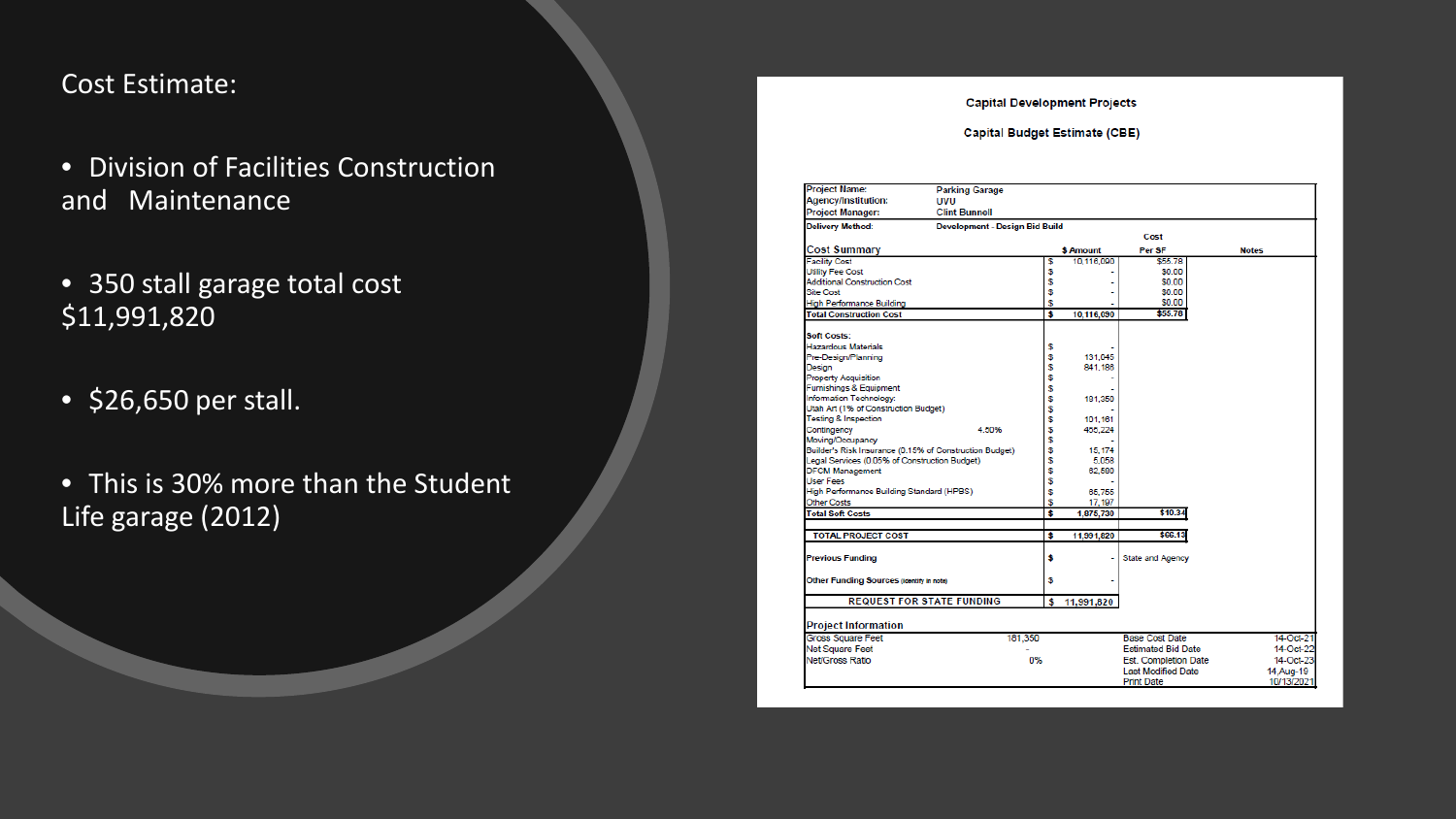### Financing Proposal

- 20-year Bond with 3% interest rate
- \$2,000,000 from Parking Reserves
- \$648,000 annual payment
- Per hour fee will be \$1.00 per stall